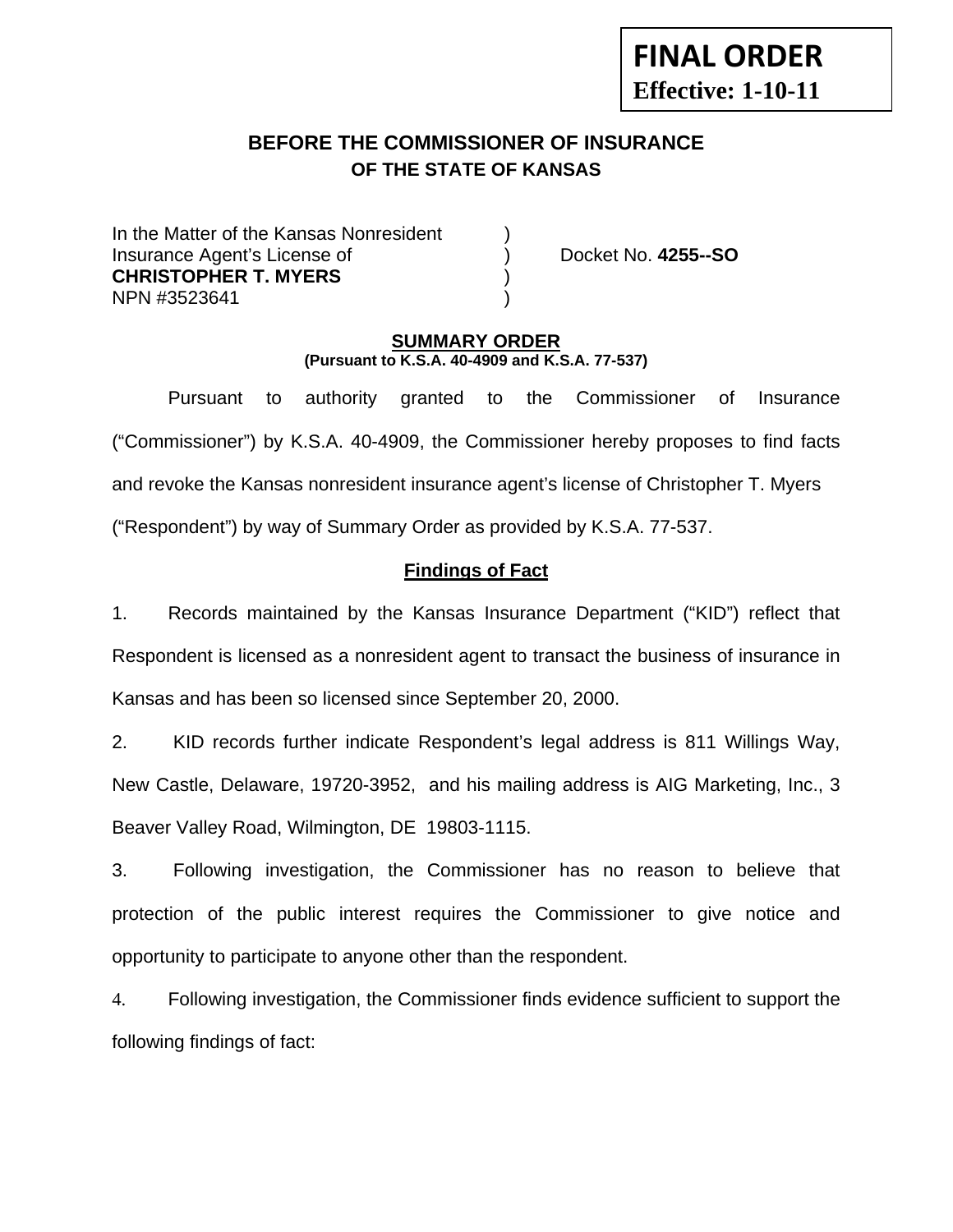5. Respondent was previously licensed as a nonresident insurance agent in the state of California, and that license was revoked effective June 2, 2010.

6. Respondent did not report this action to the Kansas Insurance Department within

30 days as required by K.A.R. § 40-7-9(a) and has not reported it to date.

7. Respondent's Delaware license lapsed April 13, 2010.

8. By letter of November 17, 2010, counsel for KID wrote to Respondent at his mailing address of record and invited Respondent to reply within 15 business days if he disputed the above.

9. The letter was refused and returned and Respondent has not updated his mailing address, so the facts are deemed undisputed.

## **Applicable Law**

10. K.S.A. 40-4909(a) provides, in relevant part:

"The commissioner may deny, suspend, revoke or refuse renewal of any license issued under this act if the commissioner finds that the applicant or license holder has. . .

(2) Violated: (A) Any provision of chapter 40 of the Kansas Statutes Annotated, and amendments thereto, or any rule and regulation promulgated thereunder; . . . .

(9) Had an insurance agent license, or its equivalent, denied, suspended or revoked in any other state, district or territory." K.S.A. 40-4909(a).

11. K.A.R. §40-7-9 requires a licensed agent to report to the Commissioner within 30

days any disciplinary action against the agent's license by the insurance regulatory

agency of another jurisdiction or any change of address.

12. "Unless denied licensure pursuant to K.S.A. 2009 Supp. 40-4909, and amendments thereto, a nonresident person shall receive a nonresident agent license if .

2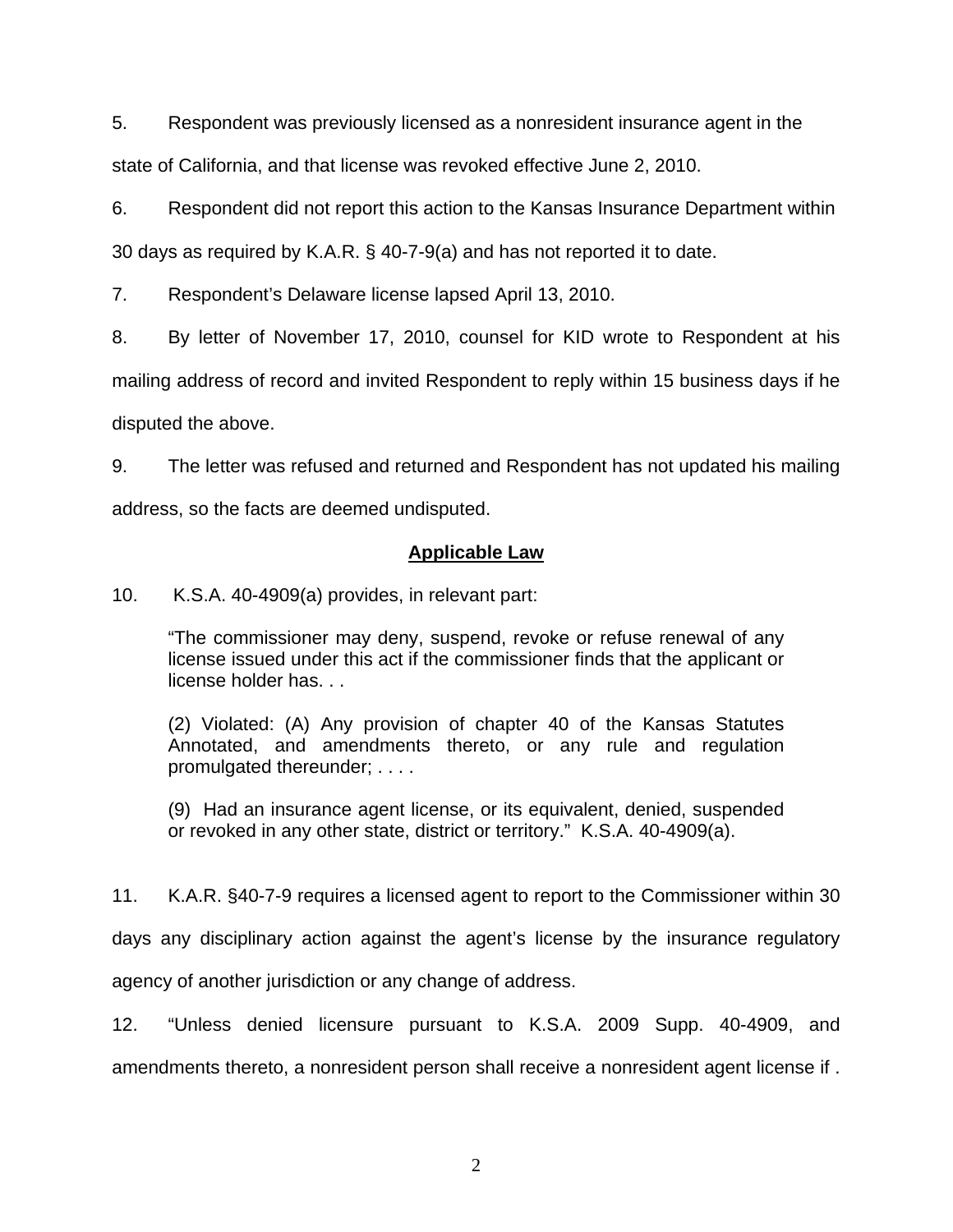. . such person is currently licensed as a resident and in good standing in such person's home state." K.S.A. 40-4906(a)(1).

13. In addition, the Commissioner may revoke any license issued under the Insurance Agents Licensing Act if the Commissioner finds that the interests of the insurer or the insurable interests of the public are not properly served under such license. K.S.A. 40-4909(b).

#### **Conclusions of Law**

14. The Commissioner has jurisdiction over Respondent as well as the subject matter of this proceeding, and such proceeding is held in the public interest.

15. The Commissioner finds, based on the facts contained in paragraph 5, that Respondent's license may be revoked pursuant to K.S.A. 40-4909(a)(9) because Respondent has had an insurance agent's license revoked in another state.

16. The Commissioner finds, based on the facts contained in paragraphs 5 and 6, that Respondent's license may be revoked pursuant to K.S.A. 40-4909(a)(2)(A) because Respondent has violated K.A.R. §40-7-9(a) by failing to report a disciplinary action against his insurance agent license by another state and K.A.R. §40-7-9(g) by failing to maintain a current business address.

17. The Commissioner finds, based on the facts contained in paragraph 6, that Respondent's license must be cancelled or revoked pursuant to K.S.A. 40-4906(a)(1) because Respondent is no longer licensed and in good standing in his home state and, thus, no longer entitled to a nonresident license based on reciprocity.

3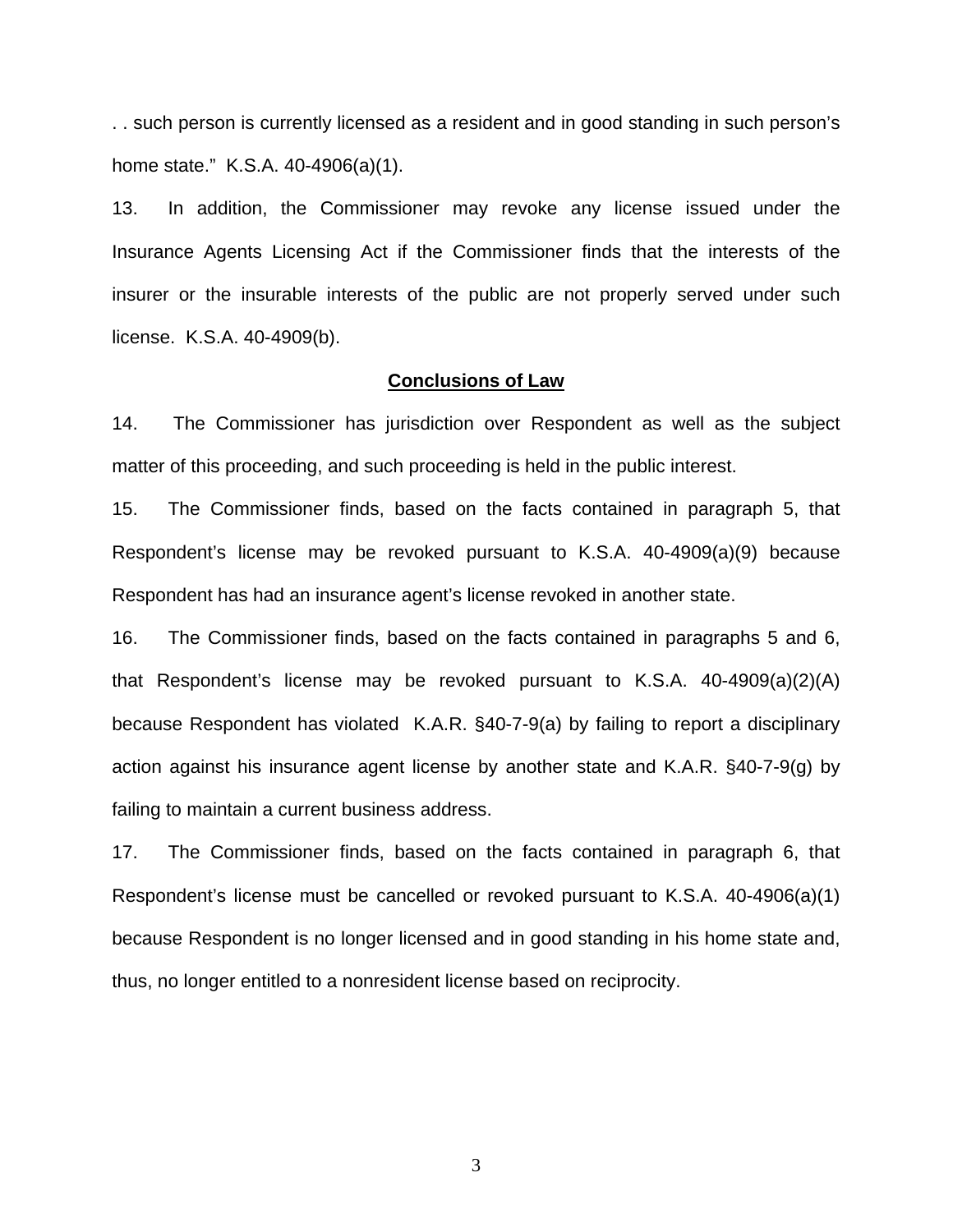18. Based on the foregoing findings, the Commissioner concludes that sufficient grounds exist for the revocation of Respondent's insurance agent's license pursuant to K.S.A. 40-4909(a) and K.S.A. 4906(a)(1).

19. The Commissioner further concludes Respondent's license may be revoked pursuant to K.S.A. 40-4909(b) because such license is not properly serving the interests of the insurer and the insurable interests of the public.

20. Based on the facts and circumstances set forth herein, it appears that the use of summary proceedings in this matter is appropriate, in accordance with the provisions set forth in K.S.A. 77-537(a), in that the use of summary proceedings does not violate any provision of the law, the protection of the public interest does not require the KID to give notice and opportunity to participate to persons other than Respondent, and after investigation, KID believes in good faith that the allegations will be supported to the applicable standard of proof.

 **IT IS THEREFORE ORDERED BY THE COMMISSIONER OF INSURANCE THAT** the Kansas nonresident insurance agent's license of **CHRISTOPHER T. MYERS**  is hereby **REVOKED. It is further ordered,** that **CHRISTOPHER T. MYERS** shall **CEASE and DESIST** from the sale, solicitation, or negotiation of insurance and/or receiving compensation deriving from the sale, solicitation, or negotiation of insurance conducted on and after the effective date of this order.

4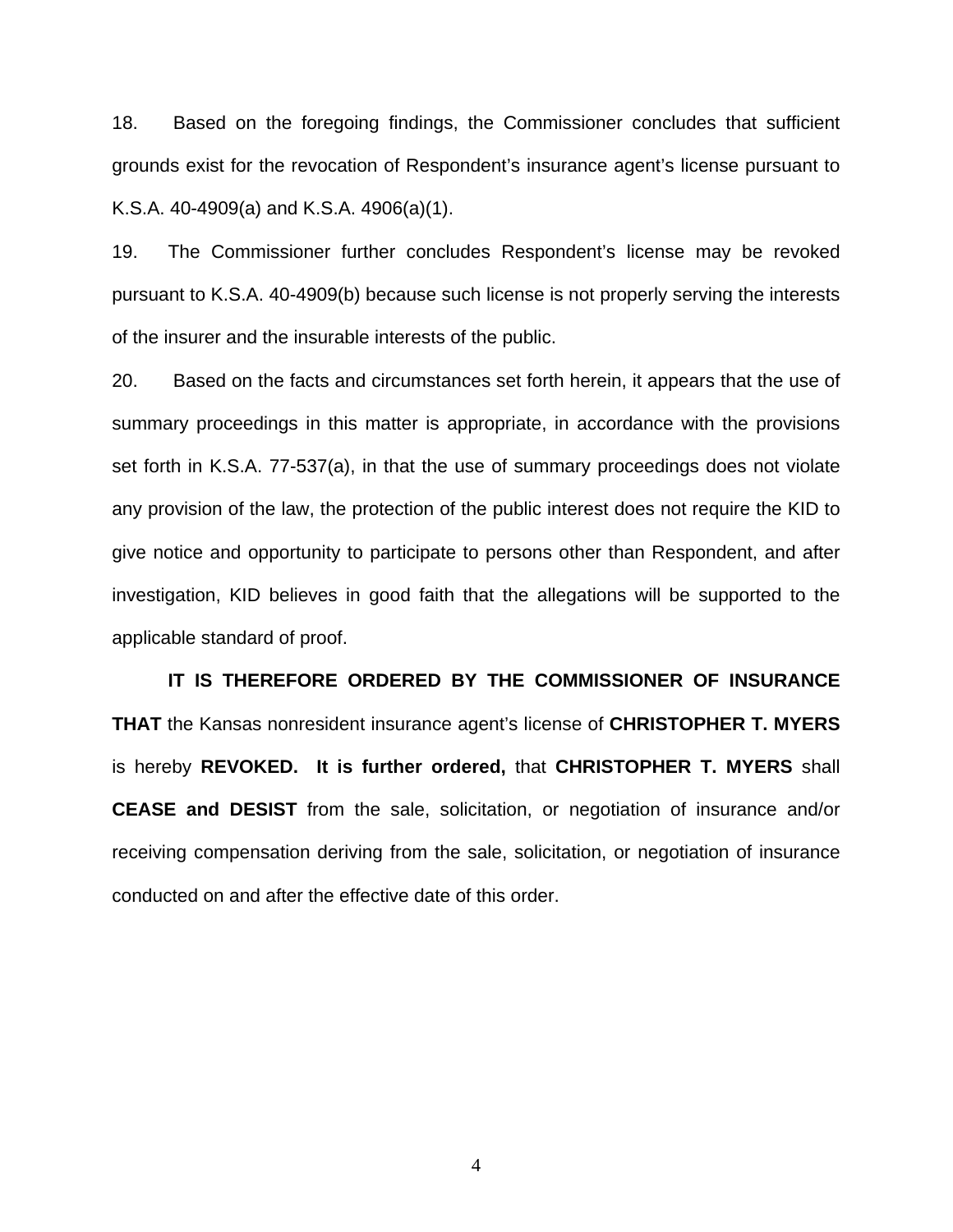## **IT IS SO ORDERED THIS \_\_21st\_\_ DAY OF DECEMBER 2010, IN THE CITY OF TOPEKA, COUNTY OF SHAWNEE, STATE OF KANSAS.**



/s/ Sandy Praeger Sandy Praeger Commissioner of Insurance

 \_/s/ John W. Campbell\_\_\_\_\_\_\_\_\_\_\_\_\_ John W. Campbell General Counsel

# **NOTICE OF RIGHTS TO HEARING AND REVIEW**

# **Within fifteen (15) days of the date of service of this Summary Order,**

**Respondent** may submit a written request for a hearing pursuant to K.S.A. 77-537 and

K.S.A. 77-542. Any request for a hearing should be addressed to the following:

 John W. Campbell, General Counsel Kansas Insurance Department 420 S.W. 9<sup>th</sup> Street Topeka, Kansas 66612

If a hearing is requested, the Kansas Insurance Department will serve notice of the time and place of the hearing and information on procedures, right of representation, and other rights of parties relating to the conduct of the hearing.

**If a hearing is not requested in the time and manner stated above, this Summary Order shall become effective as a Final Order upon the expiration of time for requesting a hearing.** In the event Respondent files a Petition for Judicial Review, pursuant to K.S.A. 77-613(e), the agency officer to be served on behalf of the Kansas Insurance Department is